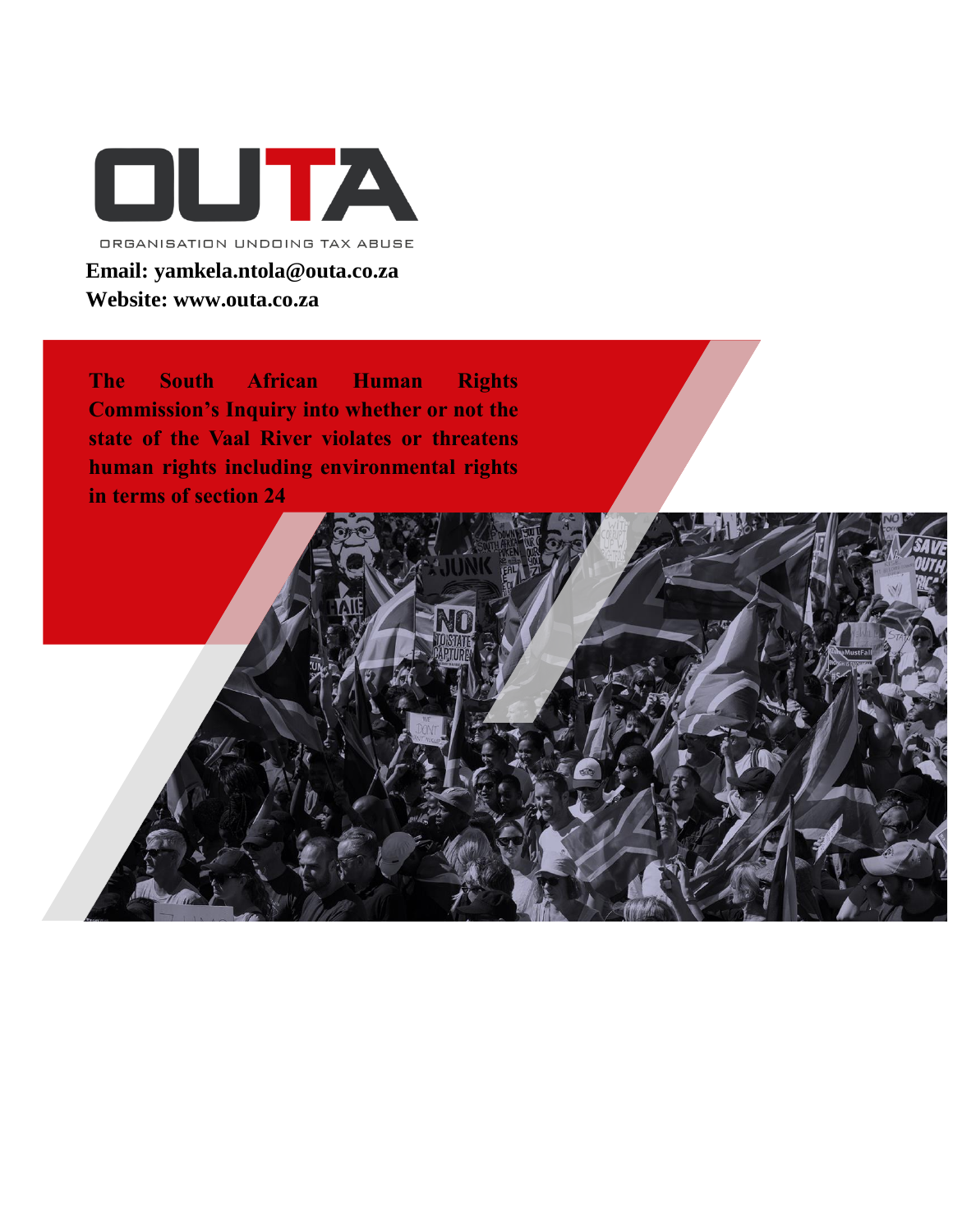# **CONTENTS**

| B. |             |  |
|----|-------------|--|
|    | $1.$ $\sim$ |  |
|    | 2.          |  |
|    | 3.          |  |
|    | 4.          |  |
|    |             |  |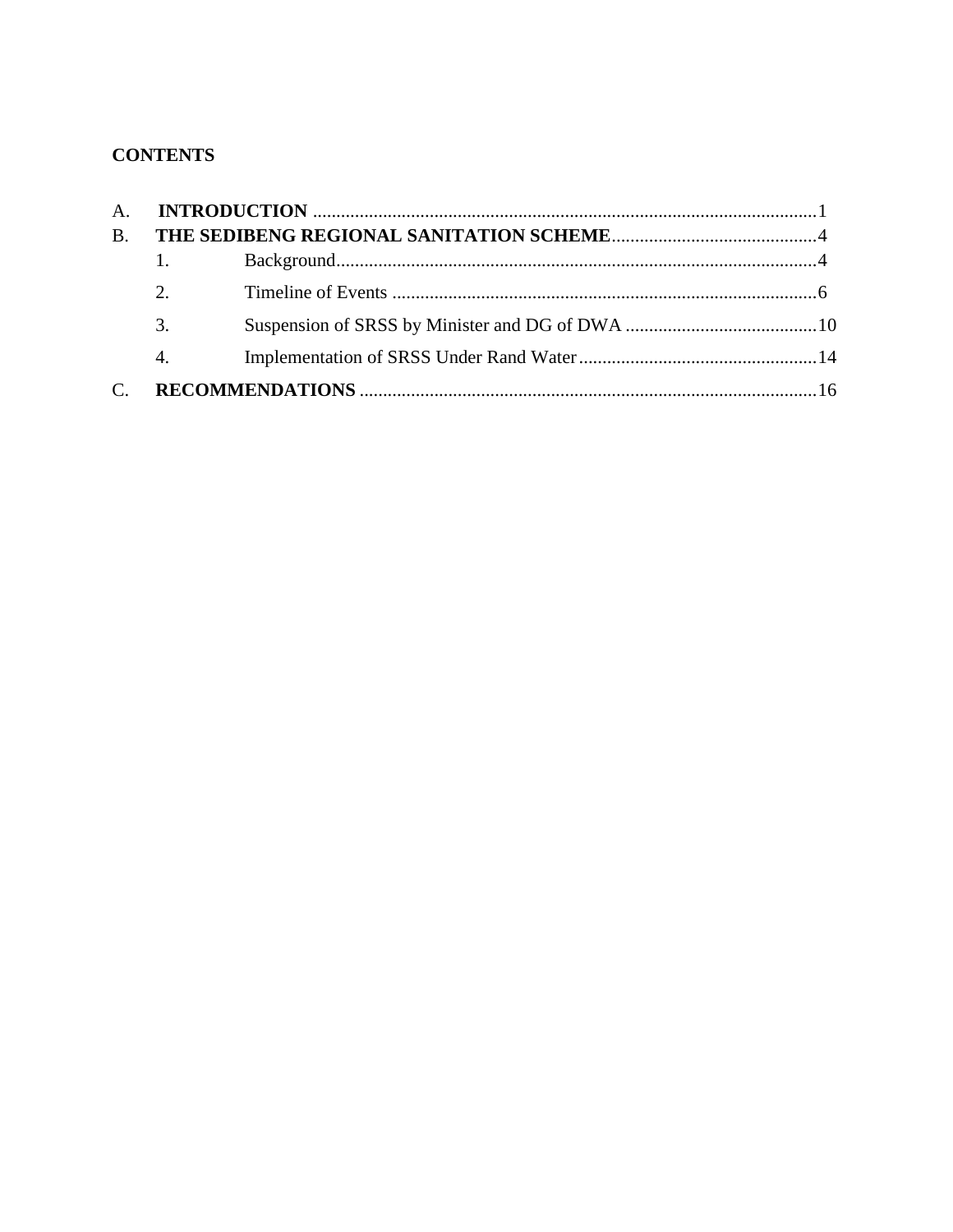## <span id="page-2-0"></span>**A. INTRODUCTION**

- 1. The Organisation Undoing Tax Abuse (OUTA) is a proudly South African non-profit civil action organisation. It comprises of and is supported by people who are passionate about improving the prosperity of our nation and sustaining the environment. OUTA was established to challenge the abuse of authority, particularly the abuse of taxpayers' money wherever it arises. It is indeed in this spirit that we have noted the South African Human Rights Commission's (SAHRC) call for submissions to its "inquiry into whether or not the state of the Vaal River violates or threatens human rights including environmental rights in terms of section 24" ("the Vaal Inquiry").
- 2. As far as OUTA is concerned, the state of pollution in the Vaal River, and the ensuing harm to not only the physical environment, but persons in proximity to it, represents a potential failure in the effective use of taxpayer money.
- 3. As such, this submission is made pursuant to the Terms of Reference (ToRs) published by the SAHRC for the Vaal Inquiry. It is important to note that the ToRs refer to human rights in general and environmental rights in particular. On the latter, section 24 of the Constitution of the Republic of South Africa<sup>1</sup> provides that

"[e]veryone has the right –

- (a) to an environment that is not harmful to their health or wellbeing; and
- (b) to have the environment protected, for the benefit of present and future generations, through reasonable legislative and other measures that –
	- (i) prevent pollution and ecological degradation;
	- (ii) promote conservation;
	- (iii) secure ecologically sustainable development and use of natural resources while promoting justifiable economic and social development".
- 4. In fulfilling the objective of the inquiry, and as alluded to by the SAHRC in a general sense; the Commission will have to consider the right enshrined in section 24 together with other rights such the right to human dignity (section 10). In this regard, we wish to

Act 108 of 1996.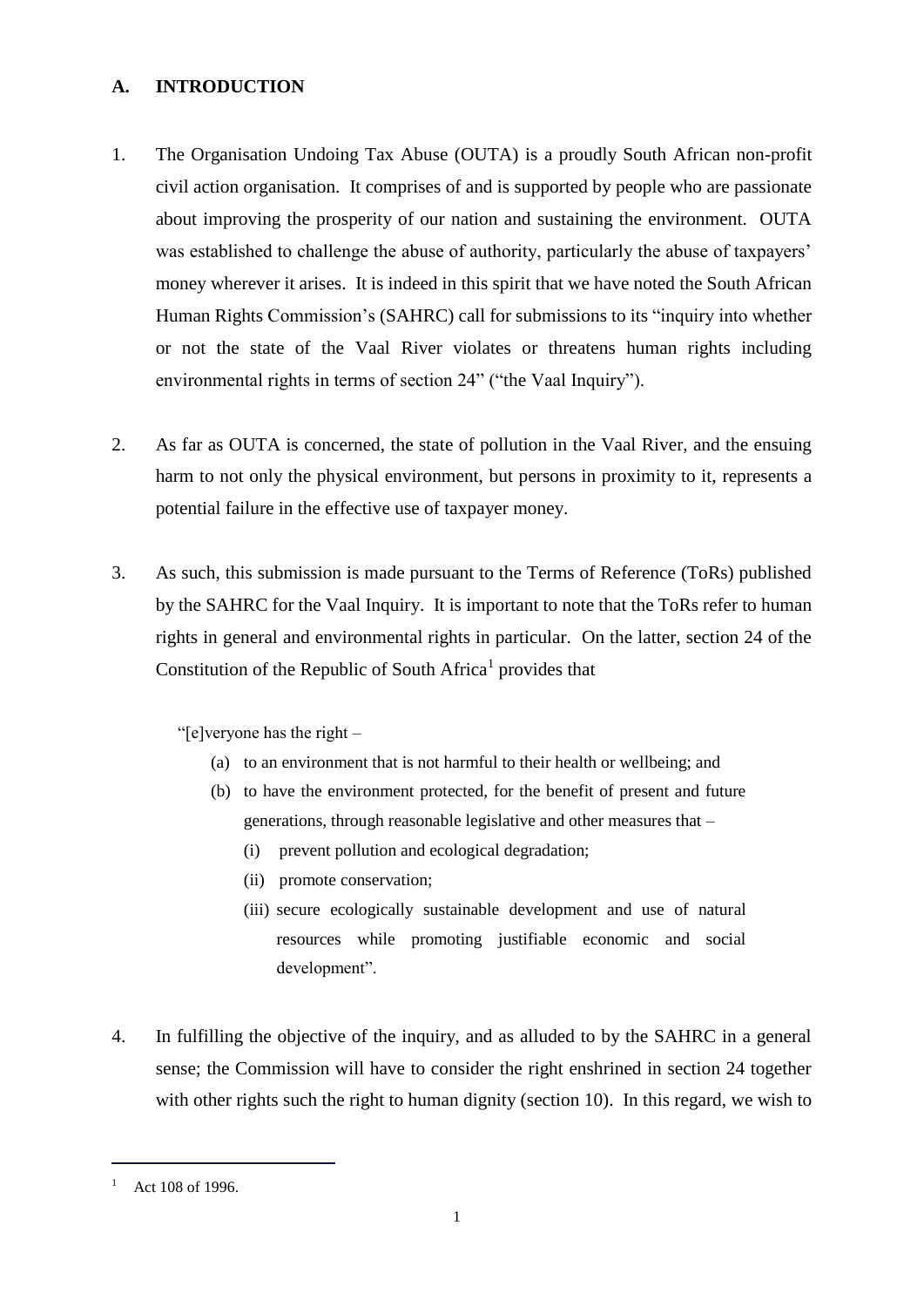emphasize the late Justice Chaskalston P words in the *State v Makwanyane and another,<sup>2</sup>* that together with the right to life, the right to human dignity

"is the most important of all human right, and the source of all other personal rights in Chapter Three. By committing ourselves to a society founded on the recognition of human rights we are required to value these two rights above all others".

- 5. Other than the Constitution, the provisions of legislation such as the National Environmental Management Act (NEMA) $3$  and the Water Services Act (WSA) $4$  should be among those instruments considered in ascertaining the role of organs of State to the pollution in the Vaal River.
- 6. To this end, this submission pertains the Sedibeng Regional Sanitation Scheme (SRSS) project. It aims to highlight issues which may have contributed towards the delay in the project's implementation. On this basis, the lack of effective implementation of the SRSS has likely contributed towards the pollution in the Vaal River, thus potentially violating or threatening the human rights of the person residing in proximity to the River.
- 7. It is important that we clarify that our submission seeks to only aid the Commission in its inquiry, we draw no conclusions as we deem this to be the task of the Commission. Where appropriate, we do make recommendations that will further assist the Commission in its work as far as this inquiry is concerned.
- 8. Also important is that we highlight that the submission does not, at least in the manner portrayed, directly address items listed in the ToRs. However, we are of the opinion, especially having participated in the oral submissions between 26-28 September, that it is in the general interest of the Commission that we contribute towards understanding the cause(s) to the pollution in the Vaal River. In this sense, our submission will add to the contextual framework of the inquiry.

<sup>&</sup>lt;sup>2</sup> 1995 (6) BCLR 665, par  $[144]$ .

 $3 - 108$  of 1998.

 $4$  108 of 1997.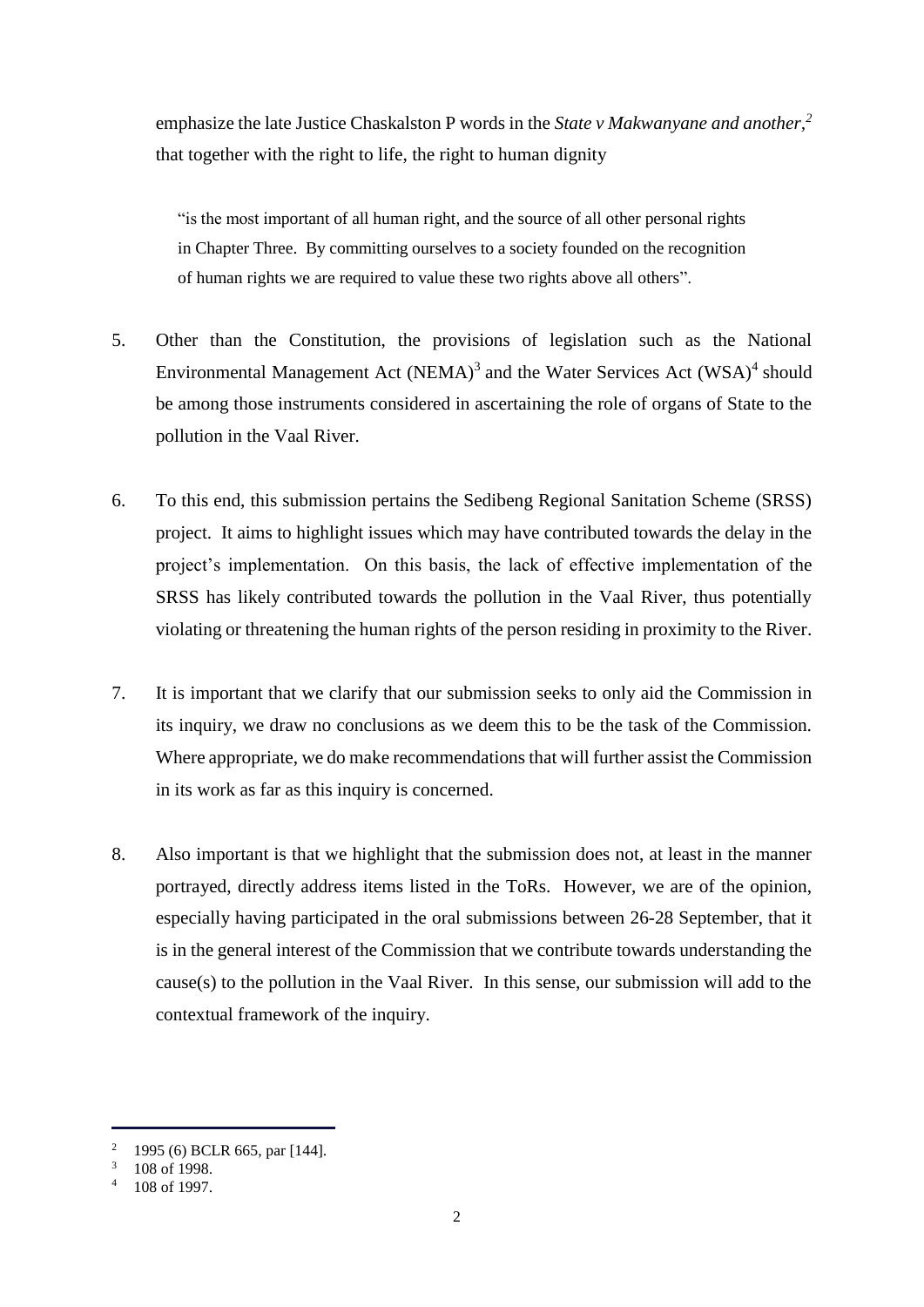- 9. The submission is in two parts. Part B is on the SRSS. Here the submission provides the background for the project and the timeline of events compiled from our sources. Attached to this submission will be a list of the documents used in compiling it.
- 10. Drawing from the timeline and leaning on a legal opinion that was drafted for the Emfuleni Local Municipality (ELM) on the suspension of the SRSS project, this part of the submission brings to the fore issues identified in the opinion. The submission moves on to highlight the SRSS under Rand Water, indicate what deliverables were expected and the extent to which those deliverables have been met according to Rand Water.
- 11. Based on the above, the submission concludes by making recommendations for the Commission's investigations as far as the SRSS is concerned. The thinking behind the recommendations is that should it be established that indeed rights enshrined in Constitution and in particular the right to a healthy environment have been violated or are threatened, then those parties responsible for the pollution, in whole or in part, should be held accountable in a manner deemed appropriate by the Commission and/or any other body.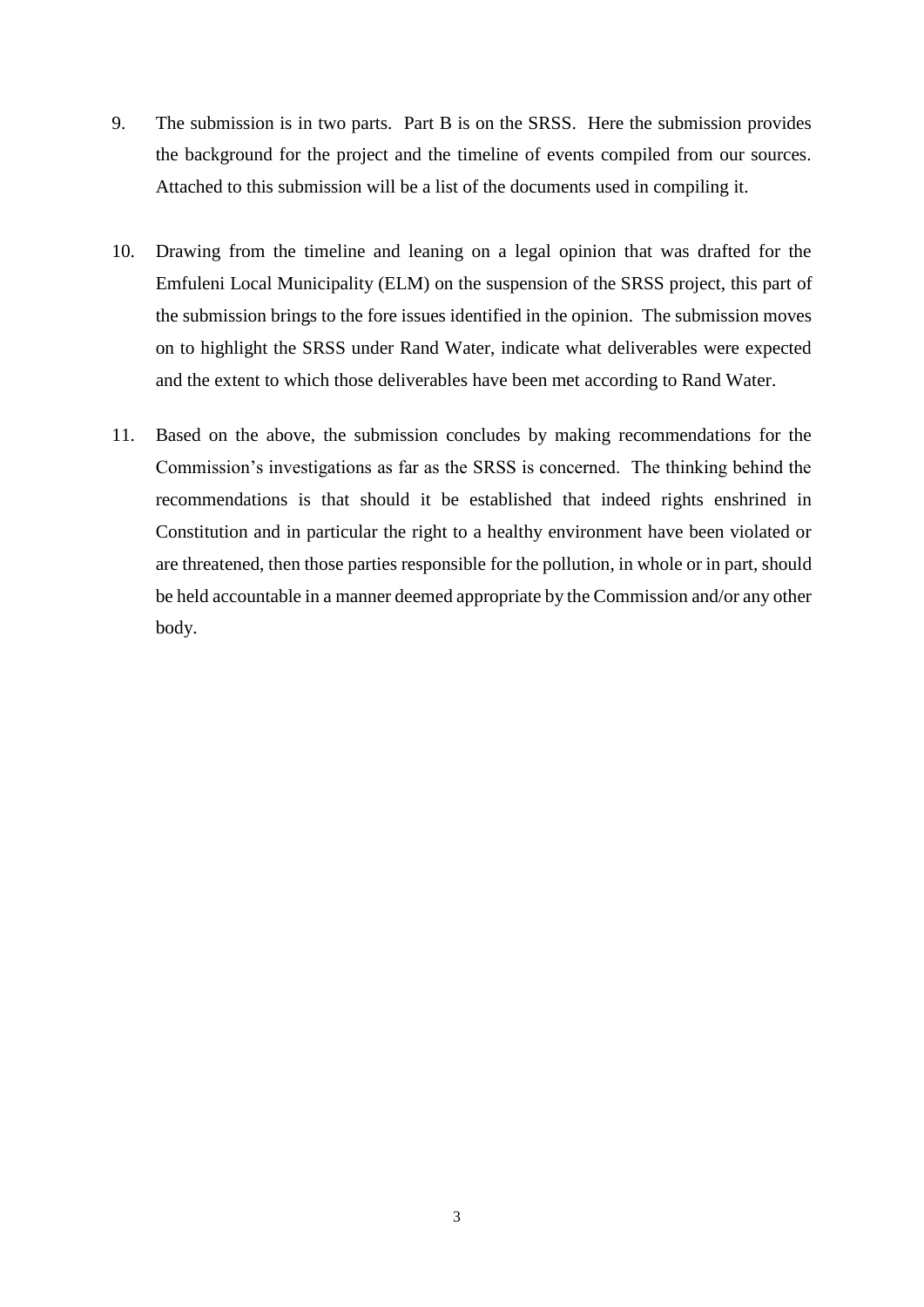#### <span id="page-5-1"></span><span id="page-5-0"></span>**B. THE SEDIBENG REGIONAL SANITATION SCHEME**

#### **1. Background**

12. On March 2011, the Economic Study (Report 2 of the Economic Valuation) ("Economic Report") prepared for SIRIS Engineering and SS&G Project Finance Solutions best captured the issues prevalent in the sewage infrastructure in the Sedibeng District and the work required to resolve such issues **(See A2)**.

#### 13. The Economic Report stated that the

"Sedibeng Regional Sanitation Scheme (SRSS) affects both the Emfuleni and Midvaal Local Municipalities and extends to a portion of the Johannesburg Metropolitan Municipality, all of which are located along the southern boundary of the Gauteng Province. These municipalities fall within the jurisdiction of the Sedibeng District Municipality (SDM). This is a large district, extending along the southern section of the Gauteng Province, between the adjacent provinces of Mpumalanga and North West. The Vaal River forms the southern boundary of the area of jurisdiction of Sedibeng and this river is also the boundary with the Free State Province. Water and sanitation services within the Emfuleni area of jurisdiction are currently provided by a business unit within Emfuleni, known as Metsi-a-Lekoa. However, it is proposed that the SRSS will extend to the northern and western parts of the area of jurisdiction of Midvaal.

The existing sewerage system infrastructure in the affected region has developed piecemeal as the region has grown over the years. The expansion of the waste water treatment works (WWTW) has failed to keep pace with the increase in flow due to growth in the area, resulting in the inflows exceeding the capacity of the WWTW and the treated effluent not complying with the specified standard. In addition, the infrastructure has been poorly maintained, resulting in a poor level of service with frequent breakdowns of pump installations and the discharge of raw sewage into the Vaal River.

In August 2010 Settlement Planning Services undertook a "Social and Economic Assessment of the Sedibeng Regional Sanitation Scheme (SRSS)". In the report, the background to the proposed SRSS was outlined. This noted that "The sanitation infrastructure in the Sedibeng District is old and requiring high maintenance. It is working at capacity and will not be able to deal with future planned development. It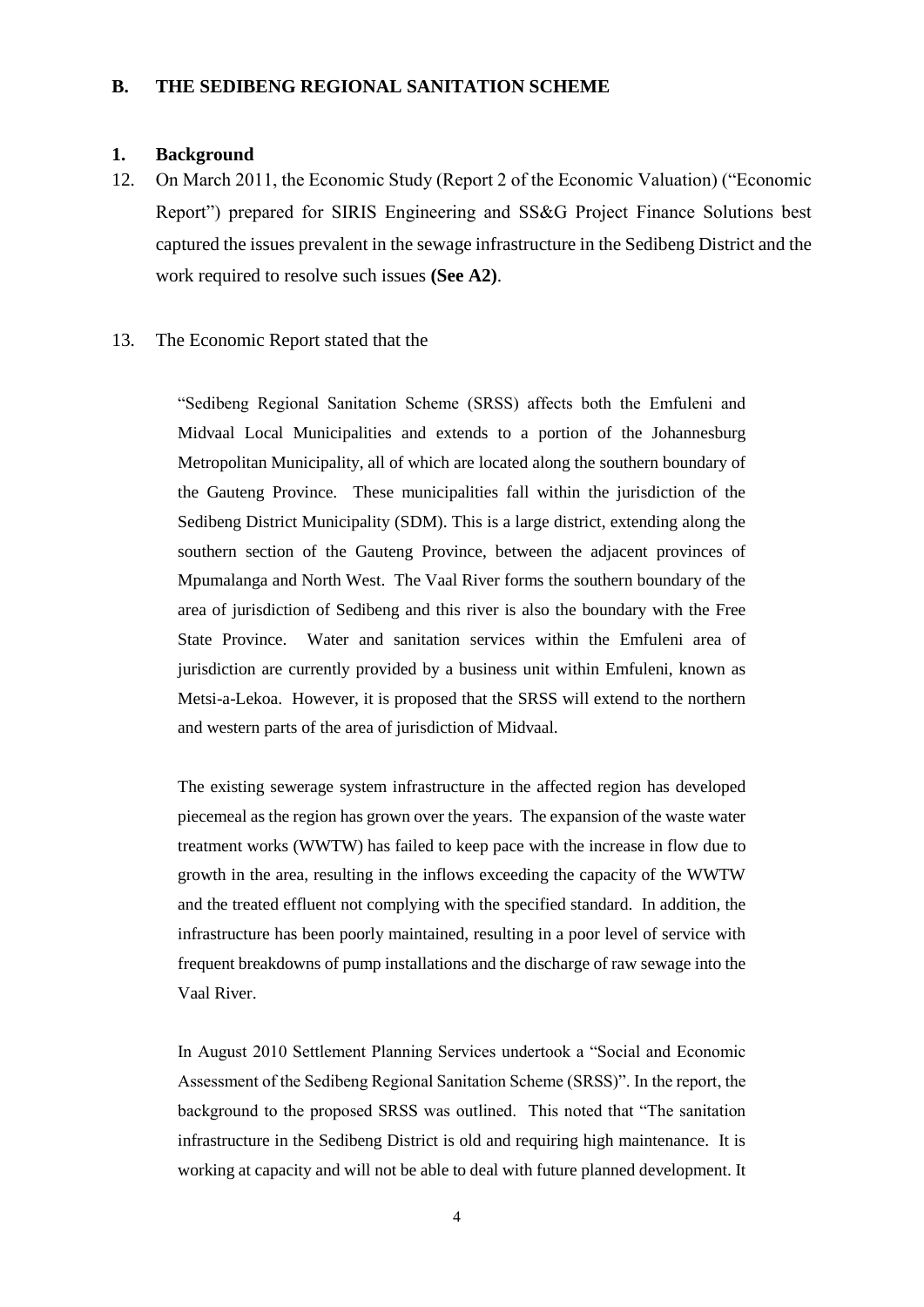is estimated that by 2025, the region will have to be able to process 398 Ml/day, of which 150 Ml/day would have to be provided by a new waste water works". (Sedibeng District Municipality Proposed Regional Sanitation Scheme: Technical Report, Arcus Gibb & Iliso Consulting, 2009.)

The Sedibeng Regional Sanitation Scheme (SRSS), as currently envisaged, consists of various components, including a new waste water works, upgrading of the current Sebokeng works, a new pump station, new rising mains and a new gravity main outfall, the total cost of which will exceed R3.5 Billion".

14. Subsequently, the SRSS was initiated by the Emfuleni Local Municipality (ELM), Midvaal Local Municipality and the Sedibeng District Municipality through Metsi-a-Lekoa, the water services provider. Below is a chronological list of events on the SRSS.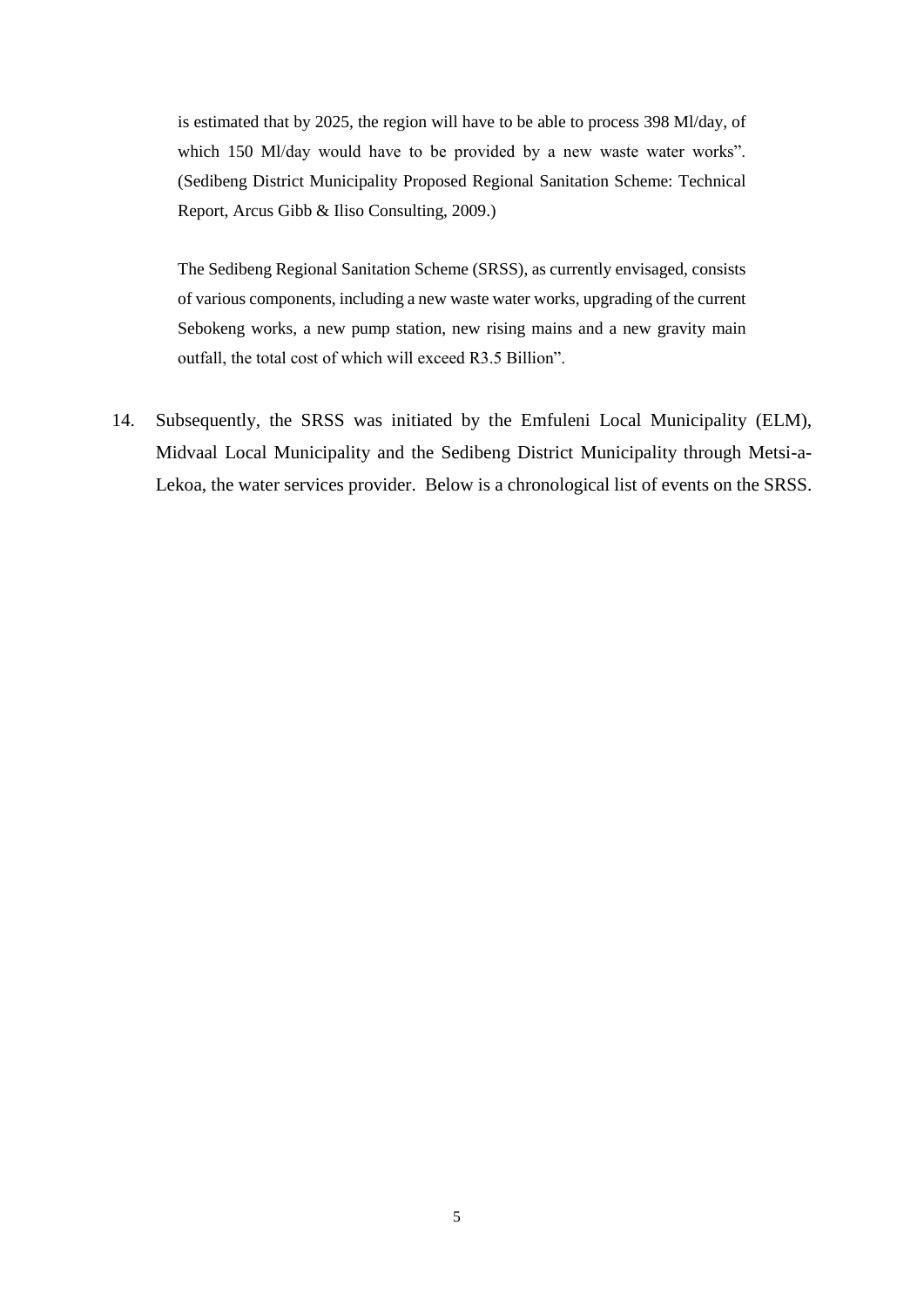# **2. Timeline of Events**

<span id="page-7-0"></span>

| <b>Date</b>  | <b>Description</b>                                                                                                      |
|--------------|-------------------------------------------------------------------------------------------------------------------------|
| March 2010   | SRSS was registered at National Treasury as a Public Private Partnership (PPP), with project number M0002.              |
| March 2010   | A Feasibility Study (The draft MSA Section 78(3) for the Sedibeng Regional Sanitation Scheme - SRSS) was prepared       |
|              | by Gibb, Edward Nathan Sonnebergs and Kagiso Financial Services.                                                        |
|              |                                                                                                                         |
|              | This Feasibility Study was incomplete because Gibb <i>et al</i> could not provide a solution to meet the affordability  |
|              | requirement for both Public Sector Comparator PSC and the PPP procurement process.                                      |
| June 2011    | The Provincial Project Management office employed SS&G to enhance the work not completed by Gibb, Edward Nathan         |
|              | Sonnebergs and Kagiso Financial Services consortium.                                                                    |
|              |                                                                                                                         |
|              | SS&G developed several reports to enhance the bankability of the project and assisted the ELM to put together a project |
|              | funding application to National Treasury through the PPP Unit.                                                          |
| 22 July 2011 | The ELM submitted the SRSS Feasibility Study, Project Bankability Enhancement Pack and request Treasury views and       |
|              | recommendation.                                                                                                         |
| 14 May 2012  | National Treasury through a letter to the ELM confirmed that a total amount of R400 million will be allocated to the    |
|              | SRSS through the Regional Bulk Infrastructure Grant (RBIG).                                                             |
| June 2012    | The ELM invited tenders from experienced service providers for performing transaction advisory services in regard to a  |
|              | Sedibeng project. The Bid Description was as follow: "Request for proposal from experiences service providers that      |
|              | offer transactional advisory services for a mega sanitation project for an initial period of three years".              |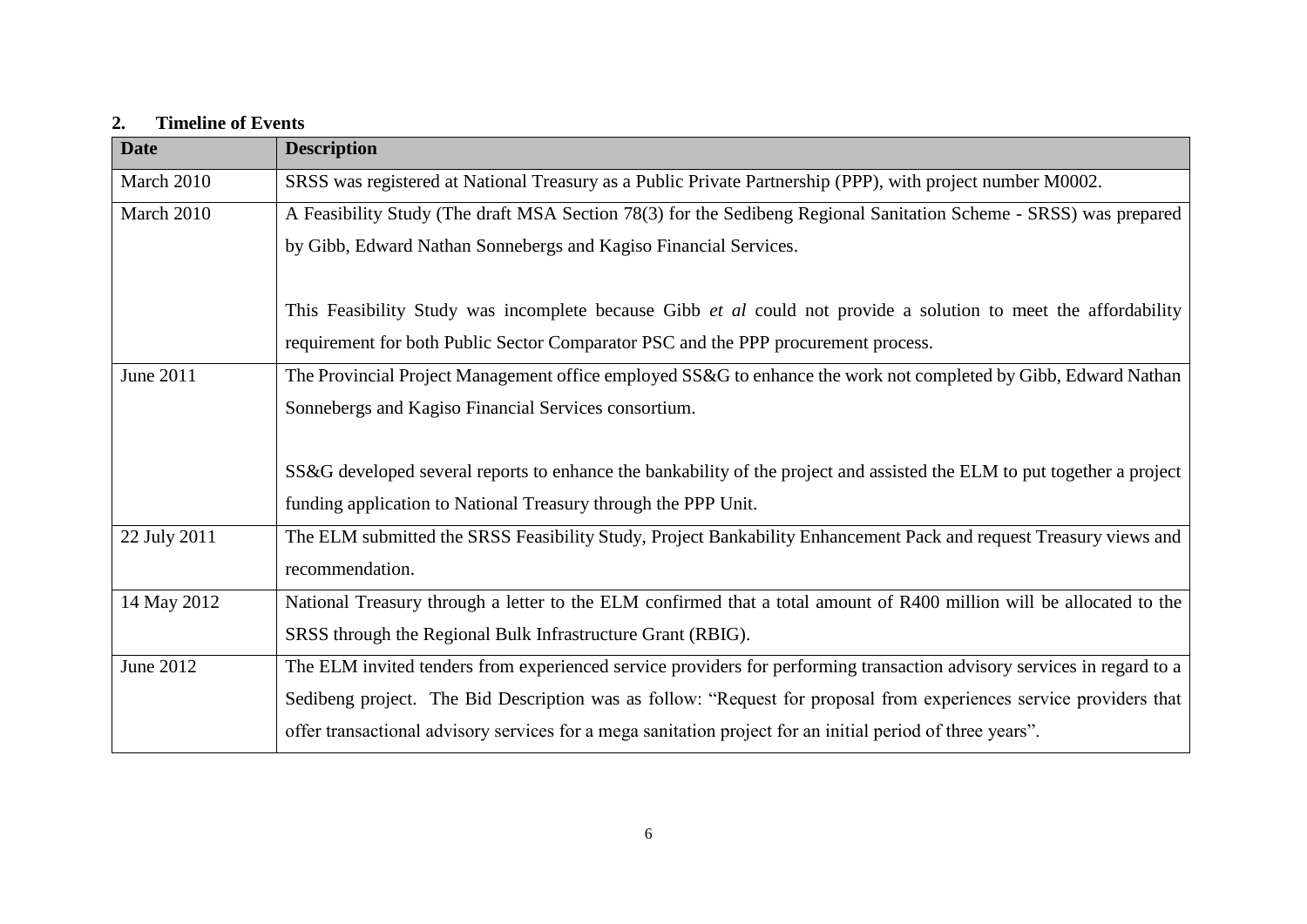| 28 June 2012      | SS&G and Gibb entered into a written consortium agreement ("the consortium"). The reason for the consortium             |
|-------------------|-------------------------------------------------------------------------------------------------------------------------|
|                   | agreement was to establish an unincorporated association for preparing and submitting a tender bid proposal to the ELM. |
|                   | It was agreed between the consortium members that SS&G would provide the commercial services and Gibb the               |
|                   | engineering services.                                                                                                   |
|                   |                                                                                                                         |
|                   | There was to be no sharing of the revenues as between the consortium members, each would recoup their own revenues      |
|                   | related to their respective services in their disciplines.                                                              |
| 29 June 2012      | The consortium members submitted its bid proposal to the ELM tender.                                                    |
| 25 September 2012 | The ELM awarded the tender and appointed the consortium for the provision of transaction advisory services for a mega   |
|                   | sanitation project with two streams.                                                                                    |
| 26 October 2012   | The transactional advisory contract was concluded between the consortium and ELM.                                       |
| 29 October 2012   | The ELM advised the consortium that the SRSS was included in the Presidential Infrastructure Implementation             |
|                   | Commission (PICC) and the eighteenth Strategic Integrated Project (SIP), the impact of which was that the project would |
|                   | be managed at National level.                                                                                           |
|                   |                                                                                                                         |
|                   | Subsequently, the management of the Sedibeng Project was taken over on national level and the consortium's activities   |
|                   | under the ELM Agreement was put on hold.                                                                                |
| 31 May 2013       | An inter-governmental implementation protocol was concluded in terms of which the project was identified as a key       |
|                   | policy priority of the government of South Africa                                                                       |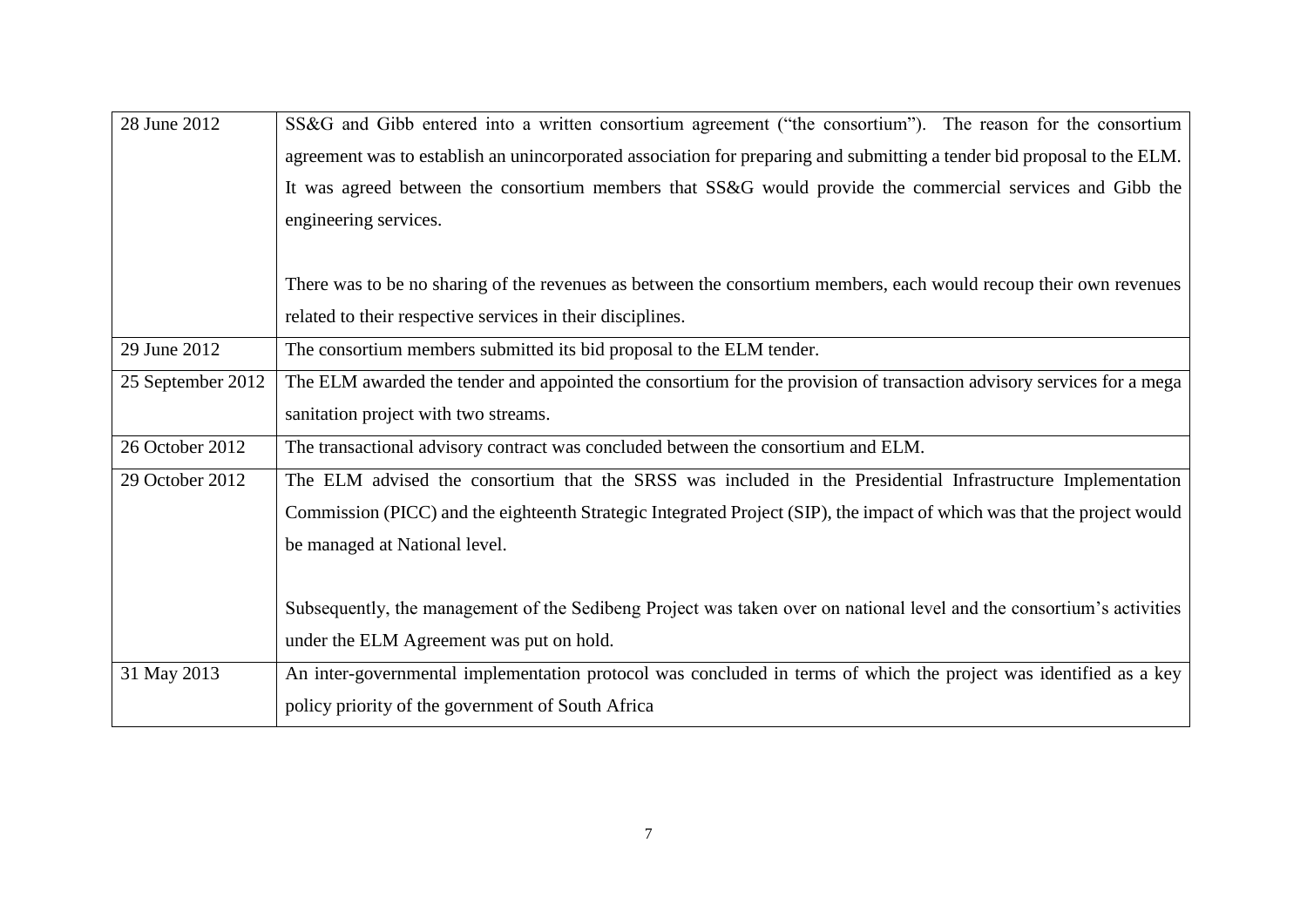|                  | The Sedibeng Regional Scheme Implementation Protocol was entered into to regulate the handover, cession and transfer      |
|------------------|---------------------------------------------------------------------------------------------------------------------------|
|                  | of the contracts (concluded by ELM) by The Department of Water and Sanitation to Rand Water (Rand Water to act as         |
|                  | an agent in respect of the project)                                                                                       |
|                  |                                                                                                                           |
| September 2013   | Rand Water re - issued a new invitation to tender in respect of substantially the same services the consortium was        |
|                  | contractually required to perform under the ELM Agreement                                                                 |
| 10 October 2013  | The consortium launched an urgent application against Rand Water, seeking interdictory relief aimed at preserving its     |
|                  | contractual rights against interference by Rand Water by continuing with its tender process.                              |
|                  |                                                                                                                           |
|                  | The interdict was granted but the matter was subsequently settled on the basis that the consortium would proceed with     |
|                  | delivering services as provided for in its original appointment.                                                          |
| 10 February 2014 | Rand Water sent a letter of offer to the consortium setting out terms which were to form the basis of the agreement to be |
|                  | concluded.                                                                                                                |
| 10 February 2014 | SS&G sent an email to Gibb informing them that they did not accept the terms proposed by Rand Water as they scope         |
|                  | the commercial stream out of the project.                                                                                 |
| 26 February 2015 | Gibb (purporting to act on behalf of the Consortium) signed the Consultancy Service Agreement with Rand Water and         |
|                  | proceeded to perform work under this agreement.                                                                           |
|                  |                                                                                                                           |
|                  | Gibb made representations that SS&G is involved in the project, which SS&G strongly disputes.                             |
| January 2016     | The ELM - section 78(1) of the MSA report was compiled, purportedly on behalf of the consortium.                          |
|                  | SS&G alleges that they did not compile the said report and strongly opposes this report.                                  |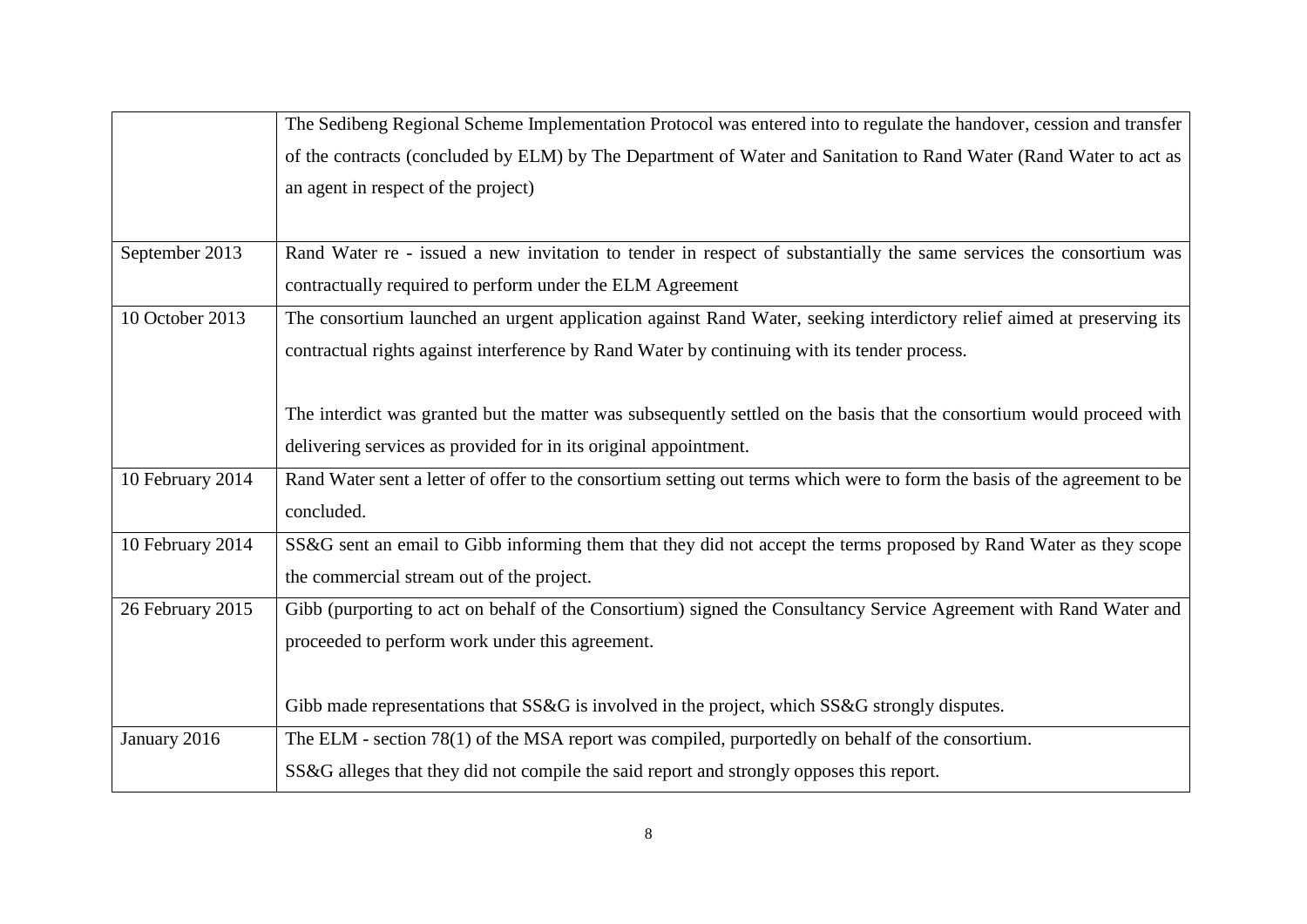| 16 March 2015   | SS&G launched an urgent application, seeking interdictory and declaratory relief, aimed at nullifying the Consultancy    |
|-----------------|--------------------------------------------------------------------------------------------------------------------------|
|                 | Service Agreement with Rand Water and procuring a new Consultancy Service Agreement with Rand Water.                     |
|                 |                                                                                                                          |
|                 | The urgent Application was dismissed with costs on 12 November 2015 (This matter was also subject to an appeal made      |
|                 | by SS&G regarding the judgment).                                                                                         |
| September 2017  | SS&G succeed in a court application regarding the unlawful use of its name, logo and brand by Gibb. As such, the court   |
|                 | has prohibited and interdicted Gibb from representing and purporting to represent the consortium in all matters relating |
|                 | to the Consultancy Service Agreement                                                                                     |
| 31 October 2017 | An appeal (with regards to the Judgment granted on 12 November 2015) was heard and the appeal failed.                    |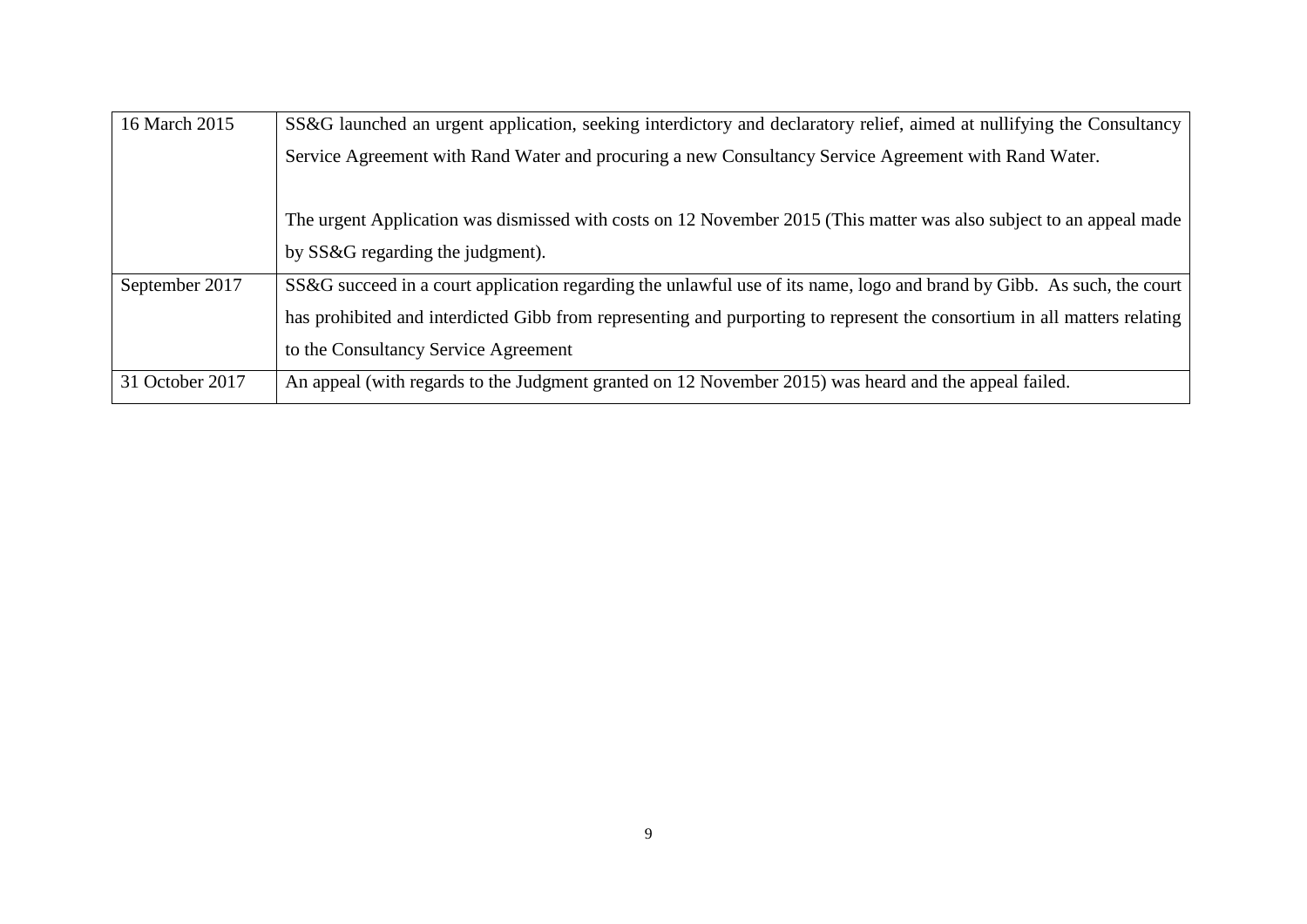- 15. In light of the nature of our submission, and the timeline of events portrayed above, two occurrences, which are discussed below have likely led to the delay in implementation of the SRSS. The first pertains to the suspension of the implementation of the project by the Department of Water Affairs (DWA) and whether such decision was procedurally and legally sound. In this regard, the ELM sought legal opinion from Ashira Legal Advisors (Pty) Ltd ("Ashira") **(See A12)**.
- <span id="page-11-0"></span>16. The second occurrence pertains to the work done following transfer of the project from ELM to Rand Water.

## **3. Suspension of SRSS by Minister and DG of DWA**

#### *Background*

17. According to the background provided in the Ashira (which lists its sources),

"[g]iven the size of the budget required for the implementation of the project, Emfuleni approached various stakeholders to assist in the financing of the project.

A request for funding was made in July 2011 by the Municipal Manager to the National Treasury in respect of funds for the establishment of a PIO [Project Implementation Office]. In response to the request, the Head of the PPP [Public Private Partnership Unit] Unit highlited the strong possibility that the National Treasury would provide funding and that given the urgency of the project, Emfuleni should commence a tender for the establishment of the PIO but however that the appointment and contracting of service providers should only happen once funding has been confirmed.

A further request for funding was made by the MEC for local government and housing in November 2011 to the Minister of Water and Environmental Affairs. The request highlighted that given the magnitude of the project the Department of Local Government and Housing needed assistance and intervention from various departments for the successful implementation of the project. At that time the project cost for the entire project was estimated to be R 4 billion.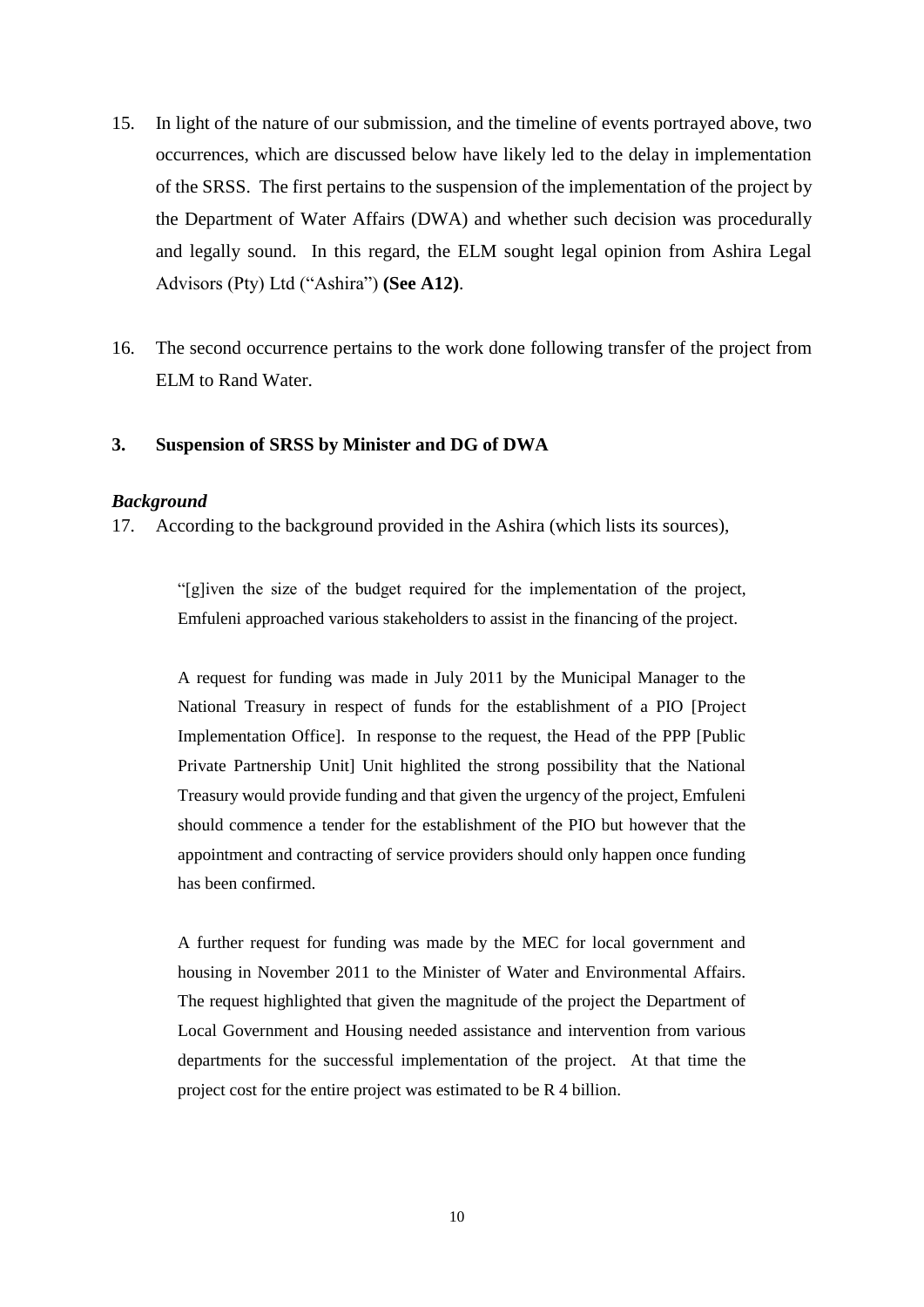The request highlights the fact that the MEC had sought funding from the National Treasury to the tune of R 1.5 billion and also contributions from the Department of Cooperative Governance and Traditional Affairs.

In response to the MEC's letter, the Minister confirmed the Department's involvement in the project. The response goes on to provide that the Department has projected an allocation of R1.2 billion from its budget for the MTEF period 2012/3 to 2017/18 as a contribution to the SRSSP

The Minister highlights her satisfaction with the progress of the project, that is, the finalisation of designs for both the Sebokeng and Meyeton WWTWs and expresses her support for the establishment of a PIO to facilitate the implementation of the project.

We note that the funding of the project, through the RBIG [Regional Bulk Infrastructure Grant], was reaffirmed by the National Treasury through letters to both the Department and Emfuleni highlighting the funds allocated for the MTEF period ending 2014/15.

With specific reference to the letter from the National Treasury to Emfuleni, the letter states that the funds allocated in the current financial year are earmarked for purposes of the establishment of the PIO. The letter highlights that funds to be allocated in the 2013/14 financial year shall be capital contributions.

It is against this background that Emfuleni embarked on a process of procuring service providers that would form part of the PIO. It noted that the Department appointed three officials to form part of the bid evaluation committee.

We are however made to understand that these officials were not present to the adjudication of tenders issues by Emfuleni. Emfuleni has since gone ahead and procured services of a number of consultants. The process has now been stopped following letters from the Department that are the subject of the opinion".

18. Following suspension of the project from ELM by the Minister, it was transferred to Rand Water as the implementing agent.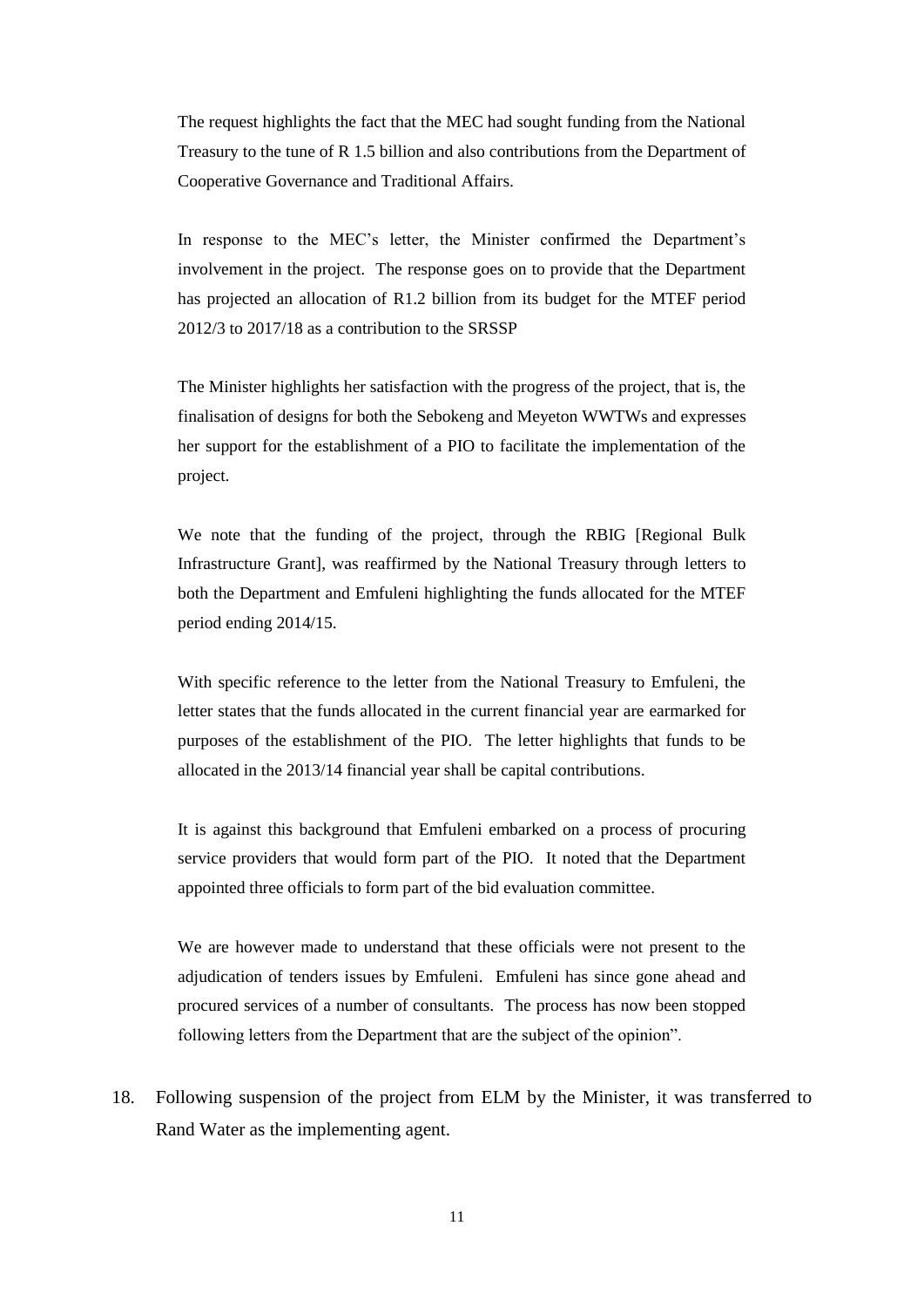19. The opinion moves on to discuss two things. The first is whether the nature and operation of the RGIB permits the actions taken by the Minister **(See A11)**. The second sheds light on the "Constitutional and Legislative Framework within which municipalities implement sanitation projects, the relevant authorities empowered to provide sanitation services within the specific jurisdictional boundaries and the powers of the national and provisional government in [respect] of intervention where a municipality fails in the performance of a function".

#### *RGIB*

20. For present purposes, it is sufficient to provide a summation of the opinion's submission in this regard.

"The Policy [RGIB] highlights that the funds are earmarked for the capital component of the scheme which includes all aspects linked to implementation of the infrastructure, planning design, procurement as well as setting up institutional arrangements. Therefore the RGIB covers PIO related services in as far as those services related to [the provided categories].

The DWA has an option to procure services in the event the [water services authority] is incapable of performing that role. However, such responsibility is limited to the appointment of service providers to conduct a feasibility or implementation study".

The DWA can appoint a different implementing agent if the RBIG funding accounts for more than 50% of the project cost; and Emfuleni lacks the capacity to implement".

# *Constitutional and Legislative powers and functions of local municipalities in respect of water services*

21. In this respect, the Ashira opinion departs by referring to section 151 (3) and (4) of the Constitution which respectively provide that "[a] municipality has the right to govern, on its own initiative, the local government affairs of its community, subject to national and provincial legislation, as provided for in the Constitution," and that "[t]he national or a provincial government my not compromise or impede a municipality's ability or right to exercise its powers or perform its functions".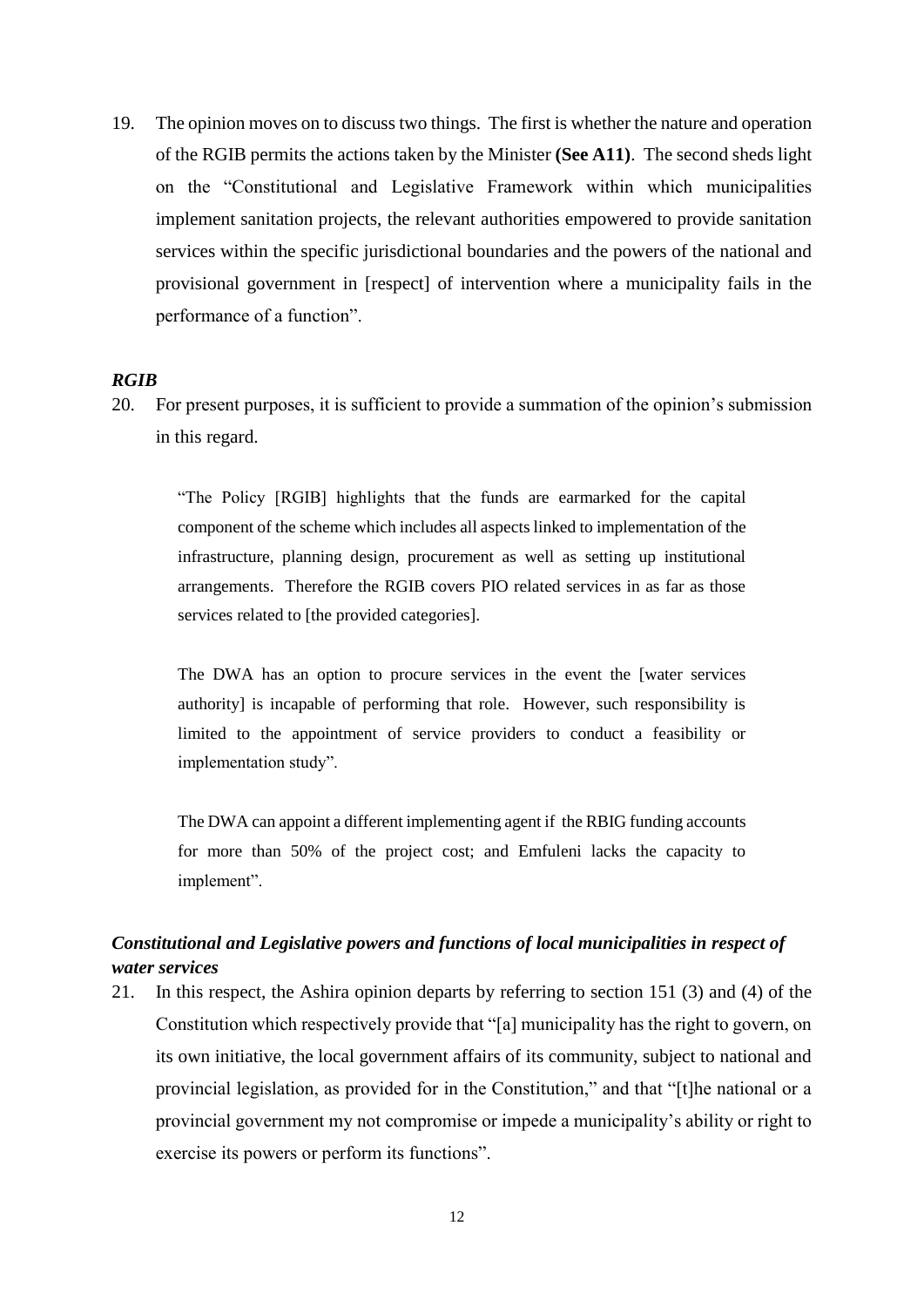- 22. The opinion moves on to make reference to the provisions pertaining to developmental duties in municipalities (section 153 of the Constitution) and the powers and functions of municipalities (section 156(1)). The opinion then discusses the relevant provisions of the WSA. It notes that in terms of the Act, sanitation services are the responsibility of a municipality.
- 23. According to the WSA, a water services authority "means any municipality, including a district or rural council as defined in the Local Government Transition Act 209 of 1993 responsible for ensuring access to water services". Section 11(1) of the WSA provides that a water services authority has a duty to consumers or potential consumers "in its area of jurisdiction to progressively ensure efficient, affordable, economic and sustainable access to water services. In this regard [a water services authority] must submit integrated development plans and separately, a draft water services development plan for its area of jurisdiction and a summary of that plan". Such plans, the opinion indicates, have to go through public consideration and commenting. According to the opinion, ELM had implemented the SRSS project in its capacity as a water services authority. ELM also appointed Metsi-a-Lekoa to administer the project.
- 24. Also, the opinion makes reference to section 22 of the WSA which provides that "no person may operate as a water service provider without the approval of the [water service authority] having jurisdiction in the area in question".
- 25. The opinion then moves on to submit that the decision of the Minister to impose "Rand Water on Emfuleni and Midvaal [...] is in contravention of the WSA". This is because: The WSA gives the Minister powers to monitor a municipality's performance. Should a municipality fail in performing, only then can the Minister request intervention by the relevant Provincial Government. The letter suspending the SRSS from ELM is silent on the performance of these municipalities **(See A11)**.

#### *Analysis*

26. Relevant for the Commission is inquiring on how the suspension and transfer of the SRSS project contributed towards pollution in the Vaal. In other words, if the Minister never transferred the project from ELM to Rand Water, and the project was implemented as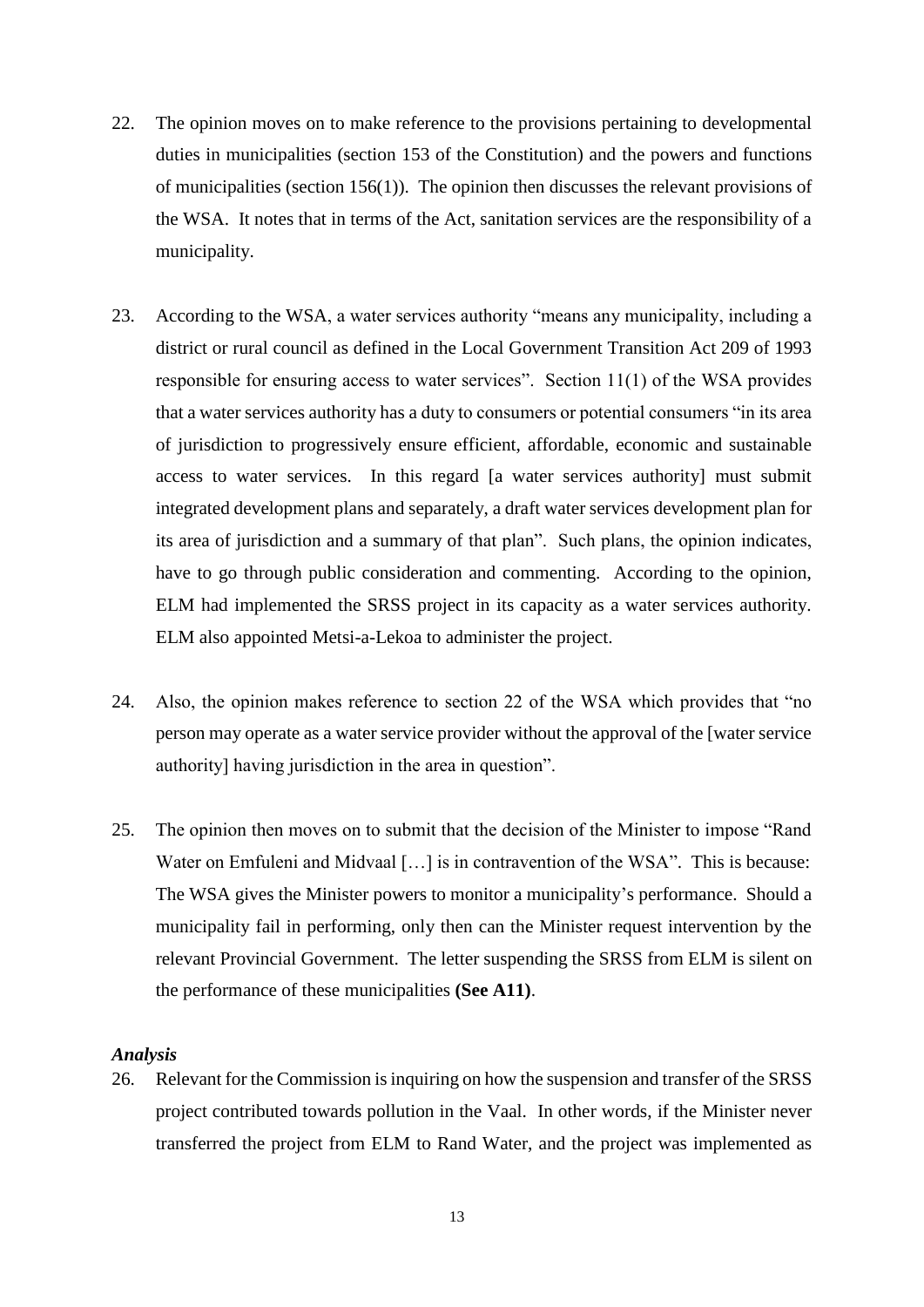was structured; would the Vaal be less polluted? If so, how significantly less polluted would the Vaal be?

27. Also important for the Commission's investigation is assessing whether the transfer of the SRSS from the ELM followed the prescripts of the law. Does there exist a decision, in the form of a municipal council's resolution from the ELM, in line with section 22 of the WSA approving that Rand Water serve as the implementing agent for the SRSS. This is important for accountability purposes.

## <span id="page-15-0"></span>**4. Implementation of SRSS Under Rand Water**

- 28. The SRSS Implementation Protocol ("the Protocol") **(See A13)** was entered into between DWA, Rand Water, ELM, Midvaal Local Municipality, Sedibeng District Municipality and the Gauteng Provincial Government in 2013. The Protocol indicates that the DWA, in terms of the RGIB, appointed Rand Water as an implementing agent for the project, with the Gauteng Provincial Government as the provincial authority that "will support municipalities to fulfil their constitutional mandate". "Together, the Parties are responsible for [the] implementation of the project".
- 29. In terms of Clauses 6, 70 and Annexure A of the Protocol, the scope of the SRSS Project is:
	- Extension of the Sebokeng Waste Water Treatment Works (WWTW) by 100MI/day in Emfuleni. The Sebokeng WWTW consists of:
		- o inlet works;
		- o emergency storage dams;
		- o primary settling tanks;
		- o biological filtration units (Disused);
		- o biological reactors nutrient removal);
		- o secondary settling tanks;
		- o chlorine contact channels;
		- o anaerobic digestors; and
		- o and sludge land for sludge disposal.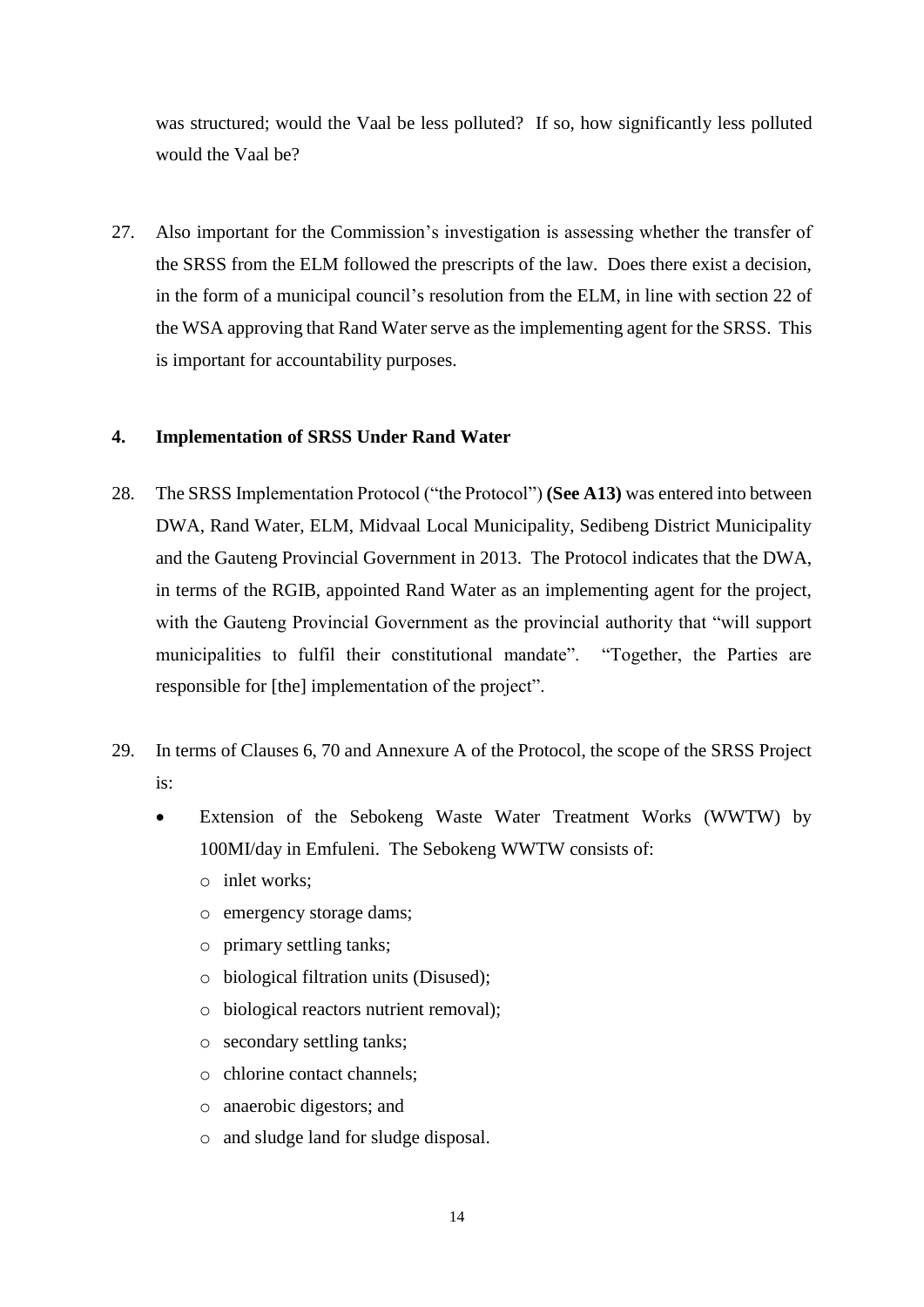- Extension of Meyerton WWTW by 15Ml day in Midvaal. Meyerton WWTW consists of:
	- o inlet works;
	- o emergency storage dams;
	- o primary settling tanks;
	- o chlorine contact channels;
	- o anaerobic digesters; and sludge land for sludge disposal.
- Construction of new 150MI/day WWTW; and
- Post construction operation and maintenance.
- The deliverables for the SSRS are listed as follows:
	- o increased capacity of Sebokeng WWTW by 100Ml/day in ELM;
	- o increased capacity of Meyerton WWTW by 15Ml/ day in MLM;
	- o new 200 Ml/day WWTW in Sedibeng;
	- o reduced raw spillage into the Vaal River;
	- o improved water quality standards;
	- o eradicated water and sanitation service delivery challenges;
	- o increased number of employed people;
	- o environment Impact Assessment report; and
	- o secure off-budget funding to supplement funds provided through the Department's budget.
- 30. On 10 August 2018, Rand Water, in a media statement titled "Raw Sewage in the Vaal" (See A16) stated that its "role in the region does not include the operation and maintenance of any existing sewer treatment plants and sewer pump stations. The operation and maintenance of the sewage network systems, pump station and treatment works is the responsibility of the respective municipality. Rand Water cannot assume any responsibility for environmental pollution emanating from non-functioning sewage pump stations".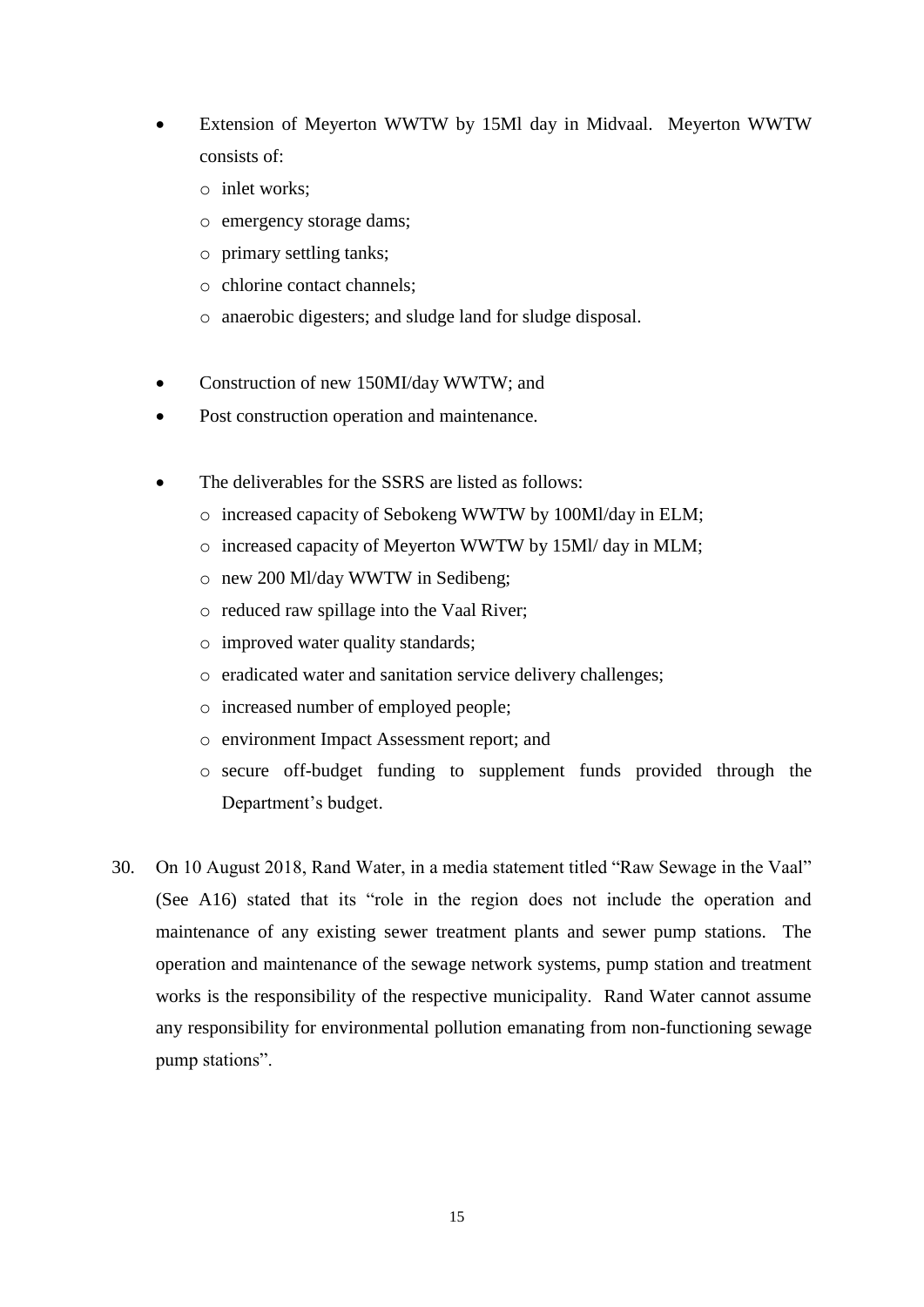- 31. Rand Water went to further state that "[a]lthough the implementation of this project has its fair share of challenges, including community unrests in the area which led to work stoppages, steady progress has been made;
	- Sebokeng wastewater treatment plant 50Ml/d upgrade: Overall completion is 94% (Civil Works), 91% (Mechanical Works, 98% (Electrical Works);
	- Meyerton wastewater works 15 Ml/d upgrade: Overall completion is 94 %(Civil Works), 85% (Mechanical works, 85% Electrical Works).
	- Rothdene sewer pump station: 100% complete".

## *Analysis*

- 32. What is clear from the scope of work as per the Protocol is that the successful implementation of the SRSS will address, among other things, the incapacity of the WWTW works in the region to meet growth.
- 33. What is not clear from the information available to OUTA is the extent to which the SRSS was linked to the ordinary operational and maintenance of sewage networks that would be undertaken by municipalities, and how the project's removal from municipalities affected their ability (if at all) to operate and maintain sewage networks, particularly those networks that contribute to the pollution in the Vaal.
- 34. Further, the information provided by Rand Water on the progress of the SRSS has not been audited and verified. It is important in this regard to draw attention to the fact that one of the deliverables for the SRSS is the reduced spillage of raw sewage into the Vaal. In this regard, to what extent has the work undertaken under Rand Water's auspices met this deliverable?

## <span id="page-17-0"></span>**C. RECOMMENDATIONS**

In light of the above, OUTA recommends that the SAHRC, in determining whether the state of the Vaal River violates or threatens human rights including environmental rights:

• assess how the suspension and transfer of the SRSS (which is meant to reduce the spillage of raw sewage in the Vaal River) from ELM to Rand Water contributed